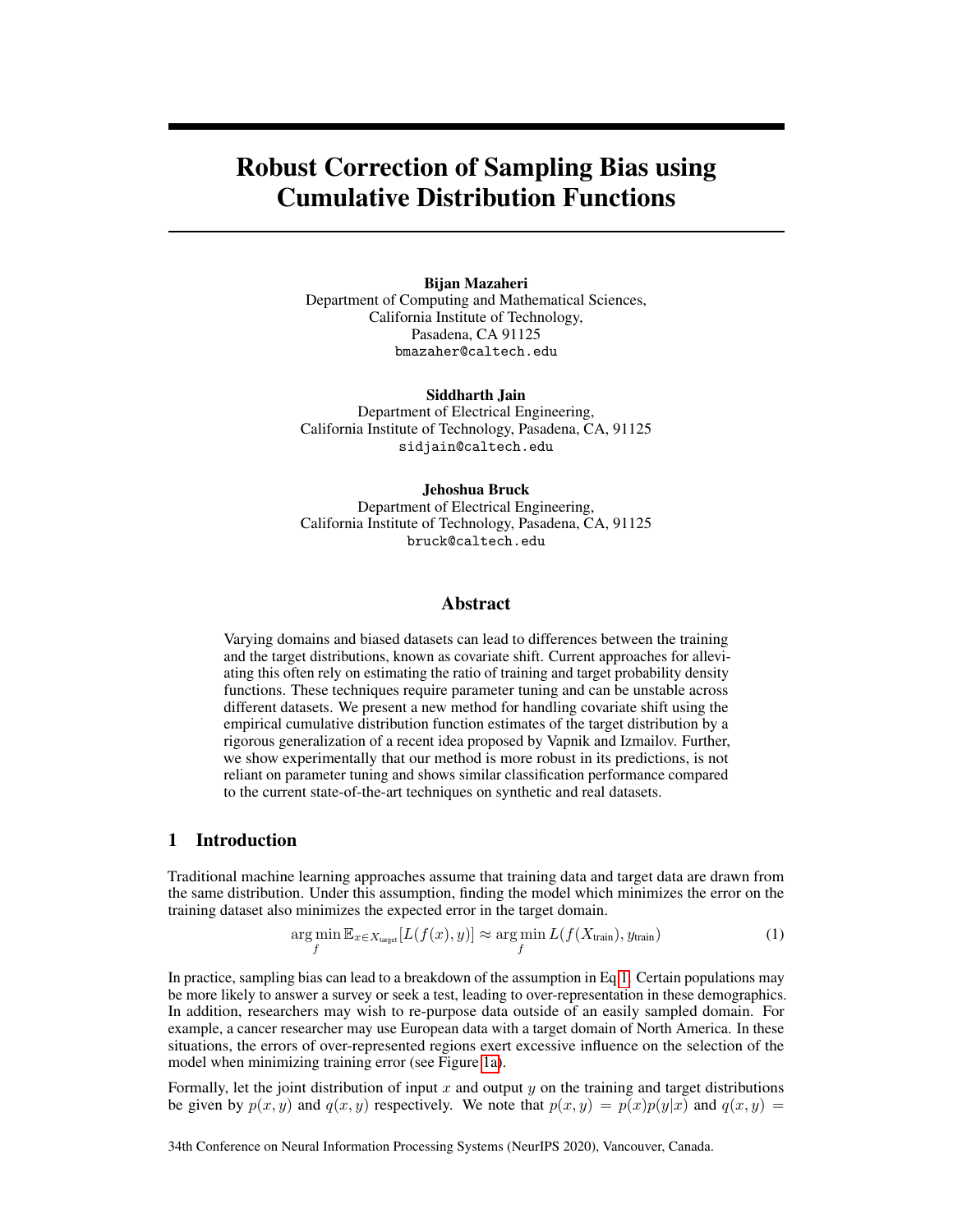$q(x)q(y|x)$ . This paper concerns itself with handling a shift in the input probability distribution  $(p(x) \neq q(x))$  with an unchanged output function  $(p(y|x) = q(y|x))$ . This specific type of mismatch between  $p(x, y)$  and  $q(x, y)$  is known as *covariate shift*. We will consider cases where the the target distribution  $q(x)$  can be sampled from, but not labeled. For example, the age distribution of a population may be known, but we may only have access to labeled data from surveys from one neighborhood.

Past approaches for covariate shift have suggested re-weighting the loss incurred by each training point using estimates of the importance weights. More specifically, [\[11\]](#page-13-0) suggests handling differences in the distribution by looking at the ratio of probability densities of the covariates in the training  $(p(x))$  and target distribution  $(q(x))$ . The weight for each datapoint in the weighted loss function is given by  $w_1(x) = \frac{q(x)}{p(x)}$ . By weighing loss at a point according to this scheme, the apparent density of covariate data shifts from p to q. Hence, minimizing this new weighted loss function  $L_w(f(x), y)$ on the *training* data minimizes the expected loss  $L(f(x), y)$  under the *target* distribution on x. [\[14\]](#page-14-0) and [\[19\]](#page-14-1) modify this framework by regularizing the ratio between density functions. [\[14\]](#page-14-0) suggests  $w_2(x) = (\frac{q(x)}{p(x)})^{\tau}$  using a regularization parameter,  $\tau$ . This parameter is tuned using cross validation on the training data, which is weighted according to importance sampling [\[10\]](#page-13-1).

A key shortcoming of these methods is that they require estimating the probability density function of both the training and target data using density estimation techniques like kernel density estimation (KDE) [\[2\]](#page-13-2). These methods for covariate shift are extremely sensitive to the bandwidth  $(h)$  used in KDE (see Figure [1b\)](#page-2-1). The tuning of this bandwidth, as well as the regularization parameters suggested in [\[14\]](#page-14-0) require cross validation, which limits the data available for training. Less wellbehaved distributions may also differ in optimal bandwidth for different subsets of their domain, further complicating the problem [\[16\]](#page-14-2).

[\[15,](#page-14-3) [6,](#page-13-3) [19\]](#page-14-1) propose bypassing the KDE step by solving for importance weights that minimize KLdivergence [\[15\]](#page-14-3) (KLIEP) or unconstrained least squares [\[6\]](#page-13-3) (uLSIF) or the extension of uLSIF to relative uLSIF (RuLSIF) [\[19\]](#page-14-1). Unfortunately, these methods still rely on parameter tuning when choosing the basis functions used in the algorithm, which gives rise to the same limitations. A different method based on moment-matching is suggested in [\[5\]](#page-13-4), but again requires tuning of parameters for solving the optimization problem of interest. [\[8\]](#page-13-5) uses a minimax estimation formulation to improve robustness to a worst case scenario. While this method does not require explicit parameter tuning, it still requires an arbitrary selection of features, such as moments, that characterize the source distribution.

While previous works focus on the *accuracy* of classification, we additionally concern ourselves with accurately and stably learning the conditional probability of the output. Previous methods for handling covariate shift suffer from *instability* (non-robustness) in prediction of the target probability function (see Figure [1c\)](#page-2-2). This instability may not affect classification accuracy severely, but it poses a severe limitation on the interpretability of the results.

Recently, [\[17\]](#page-14-4) put forth a framework for fitting the conditional probability of labels. A key advantage of this framework is that it is based on empirically estimating the cumulative distribution function from data, rather than the probability density function. The cumulative distribution function smooths granularities that exist in empirical data, which makes this method more *robust or stable* in its estimation of conditional probability. In this paper we adapt [\[17\]](#page-14-4)'s framework to the covariate shift problem. While [\[17\]](#page-14-4)'s derivation assumes a uniform distribution, we define a loss function that minimizes the expected error over an estimate of the *target* distribution (see Figure [4\)](#page-5-0). As our method relies solely on the empirical estimate of the cumulative distribution function of the target distribution, it does not require any parameter tuning which is a significant advantage over the other widely known methods.

#### 1.1 Contributions

• We calculate the *V*-matrix introduced in [\[17\]](#page-14-4) using an empirical estimate of the cumulative distribution of the target distribution, showing that the estimate of the V-matrix obtained using empirical cumulative distribution is the minimum variance unbiased estimator (MVUE) of the true  $V$  (Lemma [3.1\)](#page-6-0). We also provide tight rate of convergence theorems for the empirical estimate of V to the true  $\hat{V}$  for one dimensional (Theorem [3.2\)](#page-6-1) and higher dimensional data (Theorem [3.3\)](#page-7-0).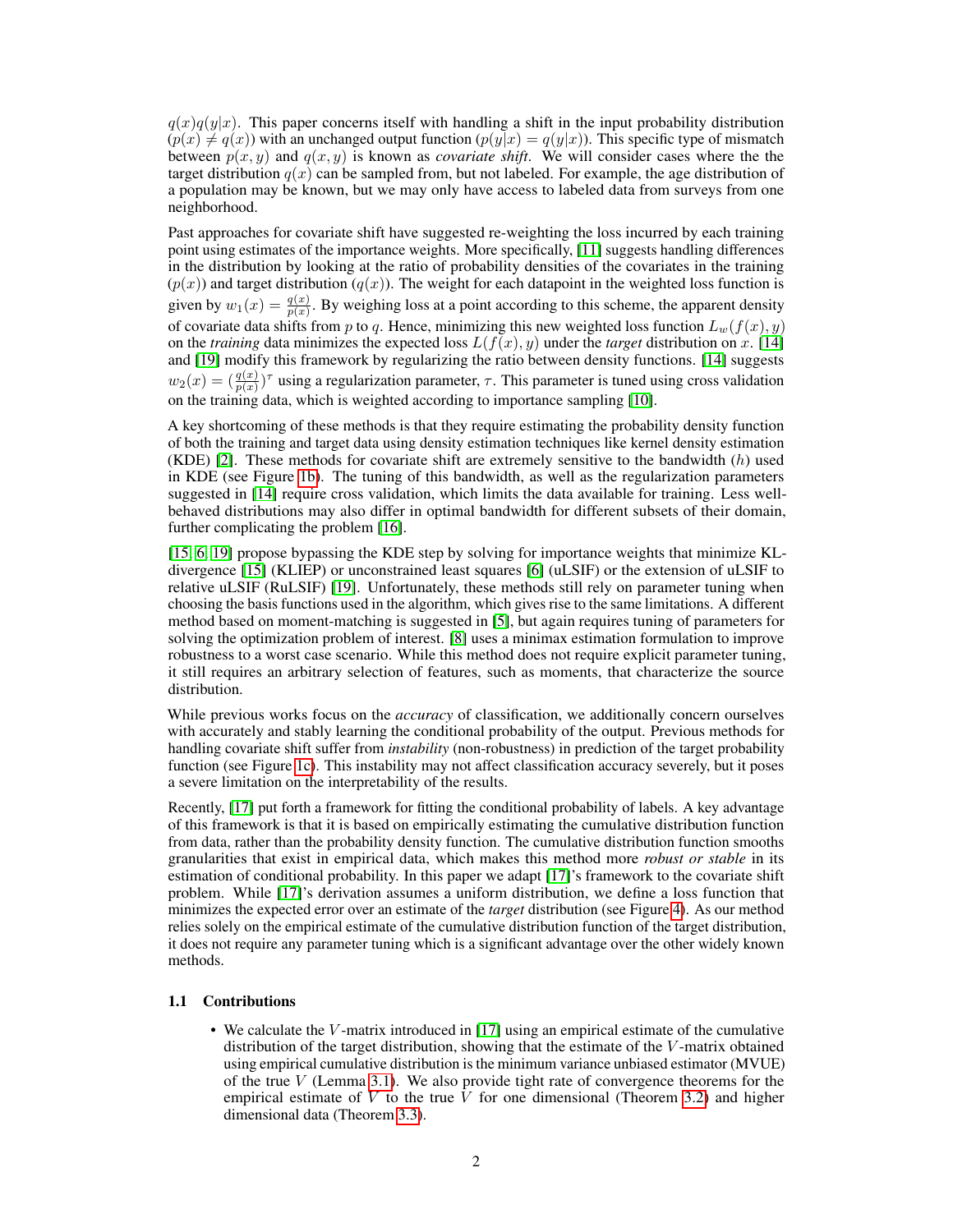<span id="page-2-0"></span>

<span id="page-2-2"></span><span id="page-2-1"></span>Figure 1: (a) Illustrating covariate shift: The training data (red) is concentrated more in the red rectangular box while the target data (black, drawn from the target distribution) has samples outside the red box. (b) A demonstration of how the choice of bandwidth during the covariate shift can lead to wildly different performance in traditional importance weighting [\[11\]](#page-13-0). This represents one run of Experiment 4 for the ringnorm dataset. (c) Previous methods are not stable when giving probability estimates. The smoother prediction curve of our proposed method compared to other widely known covariate shift methods demonstrating the *robustness* of the proposed method. For details of parameters used, refer to section 3.3.

- We experimentally compare the proposed covariate shift method against the widely known covariate shift methods [\[11,](#page-13-0) [5,](#page-13-4) [14,](#page-14-0) [15,](#page-14-3) [6\]](#page-13-3) using the Support Vector Machine (SVM) algorithm and show more *robust* predictions and *reduced* L2 − prediction error on a synthetic dataset.
- We conduct experiments on real datasets [\[18,](#page-14-5) [20,](#page-14-6) [9,](#page-13-6) [13,](#page-14-7) [21\]](#page-14-8) and show comparable performance to other widely known covariate shift methods [\[11,](#page-13-0) [5,](#page-13-4) [14,](#page-14-0) [15,](#page-14-3) [6\]](#page-13-3). For most other methods, performance relies heavily on tuning the right parameters. In some situations, if the parameters were not correctly tuned, their performance was much worse than the unweighted classifier. Methods for automatically tuning parameters like [\[15,](#page-14-3) [6\]](#page-13-3) sometimes fail to find these optimal states, also performing worse than unweighted classifiers. On the other hand, since our method does not require any tuning of parameters, it rarely performs significantly worse than an unweighted classifier. Our method outperforms all other tested methods in certain experiments and shows consistent good performance in different settings.

The rest of the paper is organized as follows. In Section [2,](#page-2-3) we introduce the key details of the framework described in [\[17\]](#page-14-4). In section [3,](#page-4-0) we present our method, algorithms and experiments for covariate shift under [\[17\]](#page-14-4)'s framework. In section [4,](#page-10-0) we conclude the paper.

# <span id="page-2-3"></span>2 Preliminaries

Let  $z = (z^1, z^2, \dots, z^n) \in \mathbb{R}^n$ ,  $x \in \mathbb{R}$  and  $S \subseteq \mathbb{R}$ . We define threshold and indicator functions:

$$
\theta(z) = \begin{cases} 1, & \text{if } z^i \ge 0 \ \forall \ i \\ 0, & \text{otherwise.} \end{cases} \qquad \qquad \mathcal{I}_{x \in S} = \begin{cases} 1, & \text{if } x \in S \\ 0, & \text{otherwise.} \end{cases}
$$

#### 2.1 Fredholm Integral Equation

The conditional probability distribution function  $p(y = 1 | x)$  is defined as the solution  $f(x)$  of the following Fredholm equation:

<span id="page-2-4"></span>
$$
\underbrace{\int_{\mathbb{R}^n} \theta(x - x') f(x') dP(x')}_{F_1(x)} = \underbrace{P(y = 1, x)}_{F_2(x)}
$$
(2)

We note that this definition of the conditional probability function does not require the existence of a density function. In order to estimate  $f(x)$ , we need to find the solution of Equation [\(2\)](#page-2-4) above using the training dataset  $(x_1, y_1), (x_2, y_2), \cdots, (x_N, y_N)$ . [\[17\]](#page-14-4) estimates  $f(x)$  using the empirical distribution approximations of  $P(x)$  and  $P(y = 1, x)$  which are given by  $P_N(x) = \frac{1}{N} \sum_{i=1}^N \theta(x - x_i)$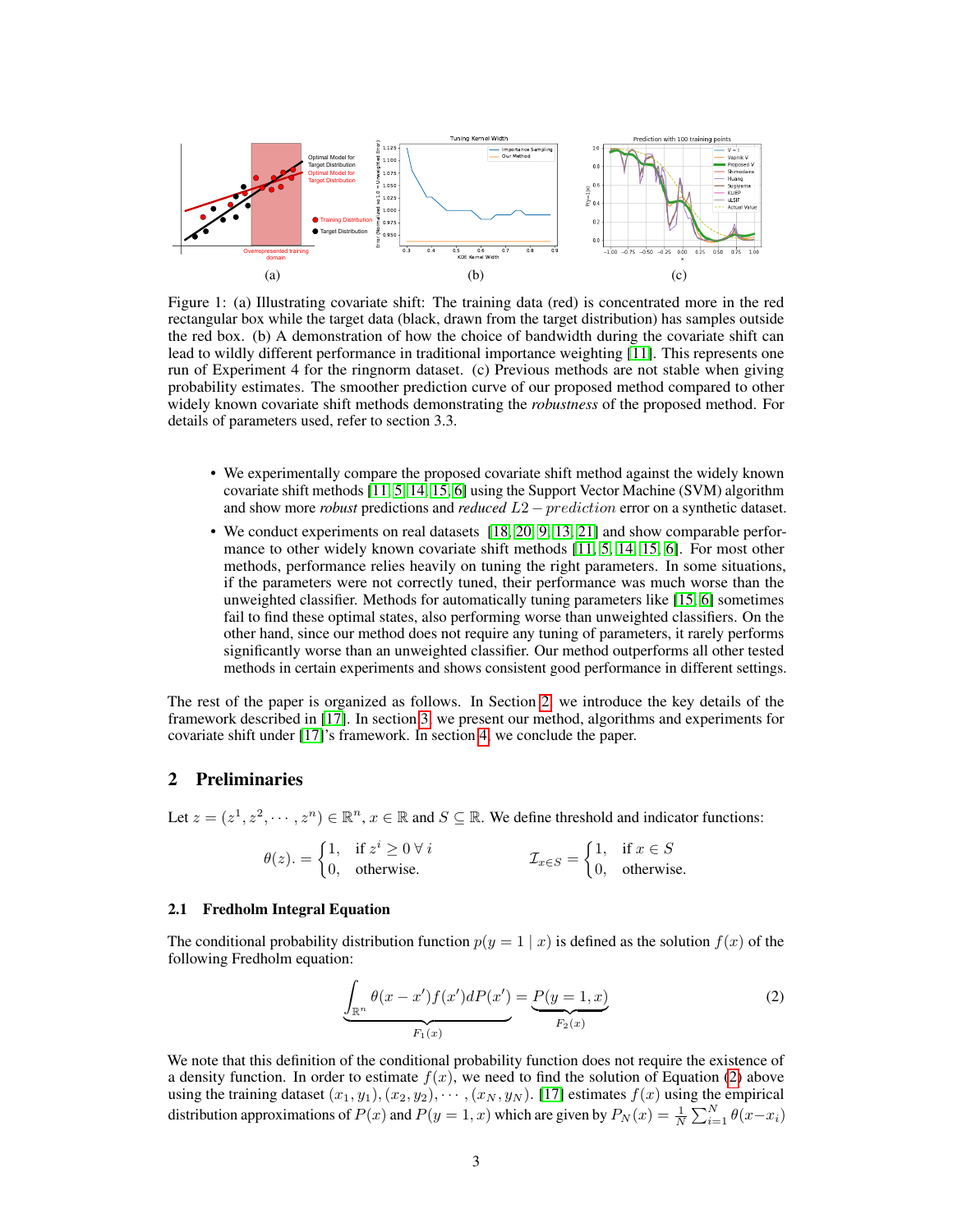and  $P_N(1,x) = \frac{1}{N} \sum_{i=1}^N y_i \theta(x-x_i)$ . Substituting these empirical distributions  $P_N(x)$  and  $P_N(1,x)$ in Eq. [\(2\)](#page-2-4) we obtain,

<span id="page-3-0"></span>
$$
F_1 = \frac{1}{N} \sum_{i=1}^{N} f(x_i) \theta(x - x_i)
$$
\n
$$
F_2 = \frac{1}{N} \sum_{i=1}^{N} y_i \theta(x - x_i)
$$
\n(3)



Figure 2: A visualization of  $F_1$  and  $F_2$ , which we seek to make similar in L2 norm. In  $F_1$ , the CDF increases at all locations of data, incrementing according to the value of  $f(x)$ . In  $F_2$ , the CDF increases by equal increments for all points with  $y_i = 1$ .

#### 2.2 Loss Function

The solution of equation [2](#page-2-4) is found by minimizing the following loss function  $L(f)$ :

<span id="page-3-4"></span><span id="page-3-1"></span>
$$
L(f) = \rho^{2}(F_1, F_2) + \gamma W(f)
$$
\n(4)

 $\rho^2(F_1, F_2)$  is a measure of distance between  $F_1$  and  $F_2$ ,  $W(f)$  is the regularizing function and with regularization constant  $\gamma$ . Under the L2 metric  $\rho^2(F_1, F_2)$  is given by:

$$
\rho^{2}(F_{1}, F_{2}) = \int (F_{1}(x) - F_{2}(x))^{2} \phi(x) d\mu(x)
$$
\n(5)

where  $\phi(x) \geq 0$  is a weight function that we will leave as constant.  $\mu(x)$  is a probability measure defined on domain D consisting of  $x \in \mathbb{R}^n$ . Note that  $\mu(x)$  is a cumulative distribution function. Plugging in the empirical estimates for  $F_1$  and  $F_2$  from Eq. [3](#page-3-0) gives us

$$
\rho^2 = \frac{1}{N^2} \int_{\mathbb{R}^n} \left( \sum_{i=1}^N \theta(x - x_i) f(x_i) - \sum_{j=1}^N y_j \theta(x - x_j) \right)^2 \phi(x) d\mu(x) \tag{6}
$$

Eq. [\(6\)](#page-3-1) simplifies to

<span id="page-3-5"></span>
$$
\rho^2 = \frac{1}{N^2} \sum_{i,j=1}^{N} (f(x_i) - y_i)(f(x_j) - y_j)V(i,j) \tag{7}
$$

Here V denotes a  $n \times n$  symmetric matrix with  $V(i, j)$  given by equation [\(8\)](#page-3-2). Intuitively, this matrix factors into account the mutual positions of the points  $x_i$  and  $x_j$ . Note here if V is an identity matrix, we recover the classical L2 loss function.

#### 2.3 V-matrix

The  $V$ -matrix is given by the following expression:

<span id="page-3-2"></span>
$$
V(i,j) = \int_{\mathbb{R}^n} \theta(x - x_i)\theta(x - x_j)\phi(x)d\mu(x).
$$
 (8)

if  $\mu(x) = \prod_{k=1}^{n} \mu_k(x^k)$ , Eq. [\(8\)](#page-3-2) can be simplified when  $\phi(x) = 1$  and is given by the following lemma

<span id="page-3-3"></span>**Lemma 2.1.** For 
$$
\phi(x) = 1
$$
 and  $\mu(x) = \prod_{k=1}^{n} \mu_k(x^k)$ , then  $V(i, j) = \prod_{k=1}^{n} [1 - \mu_k(max(x_i^{k-}, x_j^{k-}))]$ .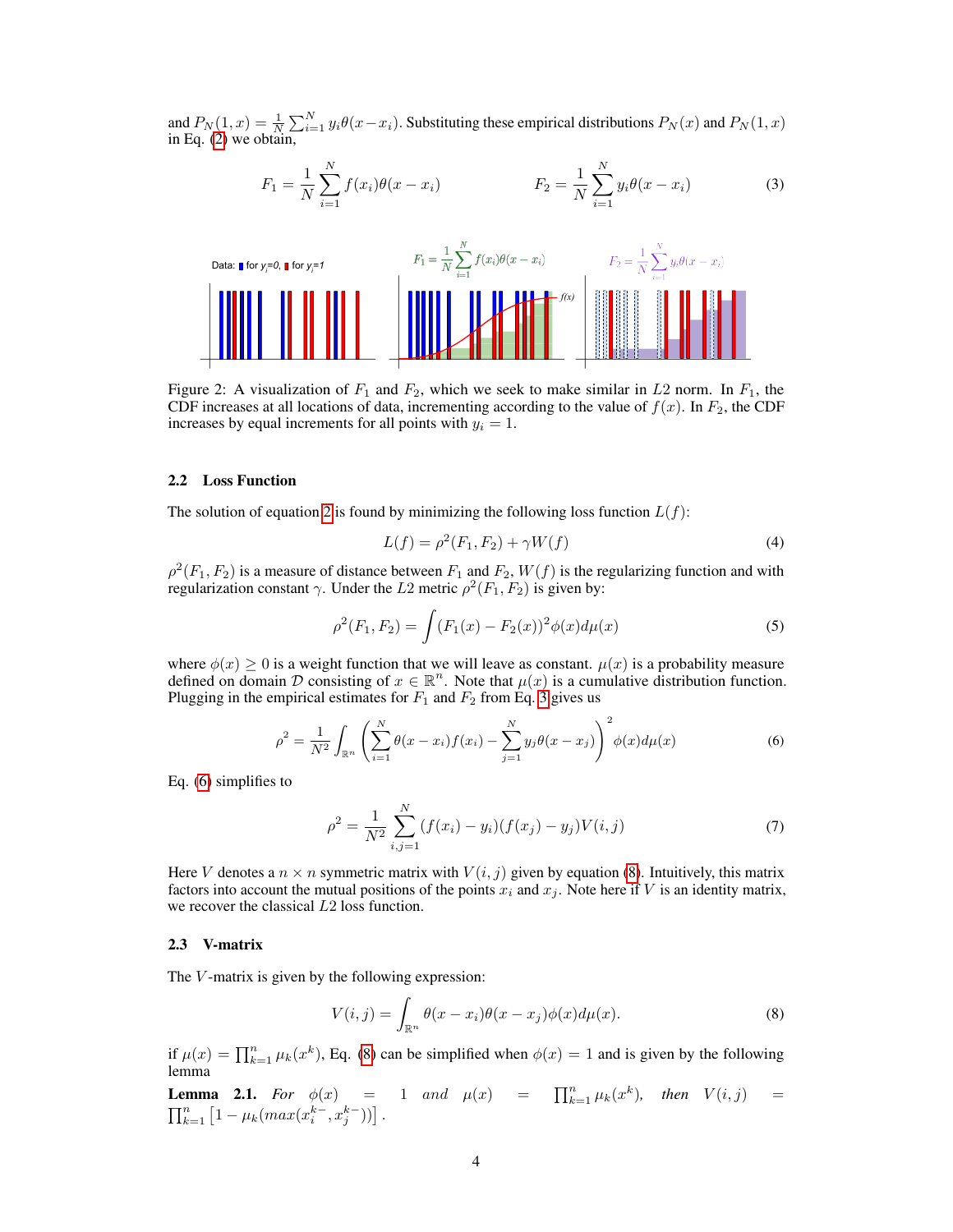*Proof.*

$$
V(i,j) = \int_{\mathbb{R}^n} \theta(x - x_i)\theta(x - x_j)\phi(x)d\left(\prod_{k=1}^n \mu_k(x^k)\right).
$$
  

$$
V(i,j) = \prod_{k=1}^n \int_{\mathbb{R}} \theta(x^k - x_i^k)\theta(x^k - x_j^k)d\mu_k(x^k) = \prod_{k=1}^n \int_{\max(x_i^k - x_j^{k-})}^{\infty} d\mu_k(x^k)
$$

$$
= \prod_{k=1}^n \left[1 - \mu_k(\max(x_i^{k-}, x_j^{k-}))\right].
$$

**Note:** If  $\mu_k(.)$  is left-continuous at  $x^k$ , then  $\mu_k(x^{k-}) = \mu_k(x^k)$ .

We state below examples of V-matrix calculated using Lemma [2.1](#page-3-3) for two different choices of  $\mu(x)$ with  $\phi(x) = 1$ .

**Example 2.1.**  $\phi(x) = 1, n = 1, x \sim \mathcal{N}(0, 1)$ , then  $V(i, j) = \frac{1}{2} \left[ 1 - erf\left(\frac{max(x_i, x_j)}{\sqrt{2}}\right) \right]$ .

<span id="page-4-1"></span>**Example 2.2.**  $\phi(x) = 1, x^k \sim U[-c^k, c^k], 1 \leq k \leq n$  *(U denotes uniform distribution), then*  $V(i, j) = \frac{1}{\prod_{k=1}^{n} 2c^k} \prod_{k=1}^{n} [c^k - max(x_i^k, x_j^k)].$ 

Note that V-matrix does not depend on labels  $y_i$ . [\[17\]](#page-14-4) showed the application of the V-matrix in example [2.2](#page-4-1) to Support Vector Machines [\[1\]](#page-13-7), termed V-SVM, which we will now discuss.

#### 2.4 V-SVM

By assuming that  $f(x) = \sum_{i=1}^{N} \alpha_i K(x_i, x) + c$  and  $W(f) = \sum_{i,j=1}^{N} \alpha_i \alpha_j K(x_i, x_j)$  for a given Kernel function  $K(.,.),$  [\[17\]](#page-14-4) derived a closed form solution for  $f(x)$  given the loss function  $L(f)$  in Eq. [\(4\)](#page-3-4) where the term  $\rho^2(.,.)$  is given by Eq. [\(7\)](#page-3-5). Before stating the solution for  $f(x)$ , we define the following notation:

 $A = (\alpha_1, \alpha_2, \cdots, \alpha_N)^T$ ,  $\mathcal{K}(x) = (K(x_1, x), K(x_2, x), \cdots, K(x_N, x))^T$ ,  $N \times N$  dimensional matrix K with  $K_{ij} = K(x_i, x_j)$  being the  $ij^{th}$  entry,  $Y = (y_1, y_2, \dots, y_N)^T$ , N- dimensional vector  $1_N = (1, 1, \dots, 1)^T$ , *I* being the  $N \times N$  identity matrix.

Note under this notation  $f(x)$  can be rewritten as  $f(x) = A^T \mathcal{K}(x) + c$ . [\[17\]](#page-14-4) derived the closed form solution for A and c which is given by  $A = A_b - cA_c$ , where  $A_b = (VK + \gamma I)^{-1} VY$ ,  $A_c =$  $(VK + \gamma I)^{-1}V1_N$ ,  $c = \frac{1_N^TV(KA_b - Y)}{1_N^TV(KA_c - 1_N)}$ . Note here if  $V = I_N$ , we recover the solution for the classical SVM with L2-error. In the next section, we consider handling covariate shift in this framework by deriving the V-matrix using samples from the target distribution. As seen in Eq. [\(8\)](#page-3-2), the V-matrix is independent of the labels, hence unlabeled test data information is sufficient for this procedure.

## <span id="page-4-0"></span>3 Results: Using Test Data from the Target Distribution in Learning

#### 3.1 Empirical V-Matrix using the target distribution

<span id="page-4-2"></span>Given i.i.d. test data  $t_1, t_2, \cdots, t_M$ , the empirical cumulative distribution of the target distribution is given by

$$
P_M^t(x) = \frac{1}{M} \sum_{q=1}^{M} \theta(x - t_q)
$$
\n(9)

Using  $P_M^t(x)$  from Eq. [\(9\)](#page-4-2) for  $\mu(x)$  in Eq. [\(8\)](#page-3-2) gives us an empirical  $V(i, j)$  which we denote by  $V(i, j)$ 

$$
\hat{V}(i,j) = \frac{1}{M} \sum_{q=1}^{M} \theta(t_q - x_i) \theta(t_q - x_j) \phi(t_q).
$$
\n(10)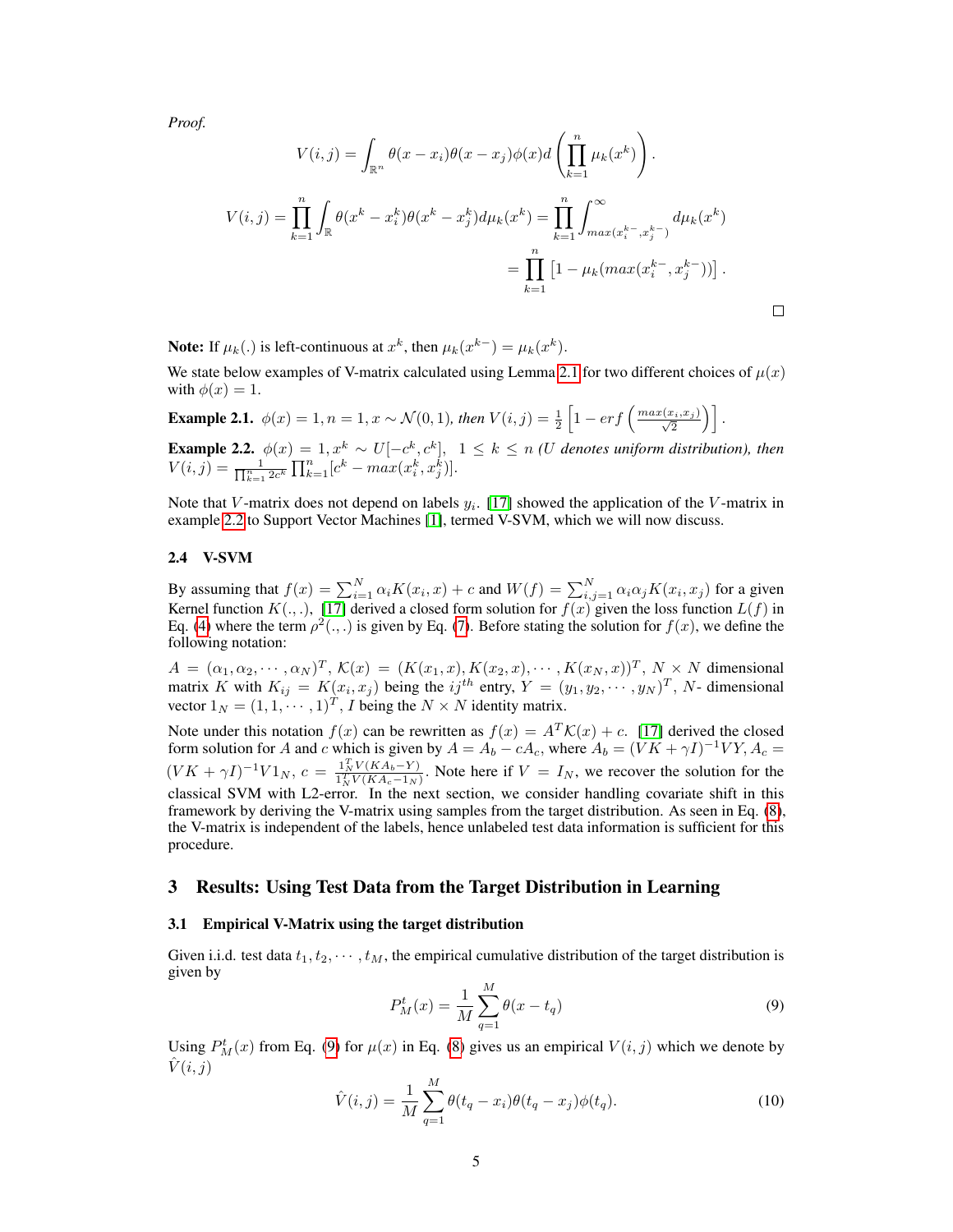

Figure 3: The algorithm for computing the V-matrix and visualization of the steps. The red-border points define the lower-left vertex of the red rectangle. Two other training data-points (shown with black borders) give c which gives the domain boundary of the data. For [\[17\]](#page-14-4),  $V(i, j)$  corresponds to the probability of a point drawn from the uniform distribution falling in the red region. Our empirical  $V(i, j)$  estimates the *target* probability of falling in the red region.

<span id="page-5-0"></span>

Figure 4: The algorithm for computing the *additive* V-matrix used for higher dimensions and visualization of the steps. Here we take the maximum along dimension  $l$ , and count the points whose l dimension is larger.

<span id="page-5-1"></span>which can be rewritten as  $\hat{V}(i,j) = \frac{1}{M} \sum_{q=1}^{M} \phi(t_q) \prod_{k=1}^{n} \mathcal{I}_{t_q^k \geq max(x_i^k, x_j^k)}$ . For  $\phi(\cdot) = 1$ , this is given by

$$
\hat{V}(i,j) = \frac{1}{M} \sum_{q=1}^{M} \prod_{k=1}^{n} \mathcal{I}_{t_q^k \ge \max(x_i^k, x_j^k)}
$$
\n(11)

where  $I$  denotes the indicator function.

As  $\hat{V}(i, j)$  above is a function of test data, the loss function  $L(f)$  becomes dependent on test data under this formulation (see Equations [4](#page-3-4) and [7\)](#page-3-5).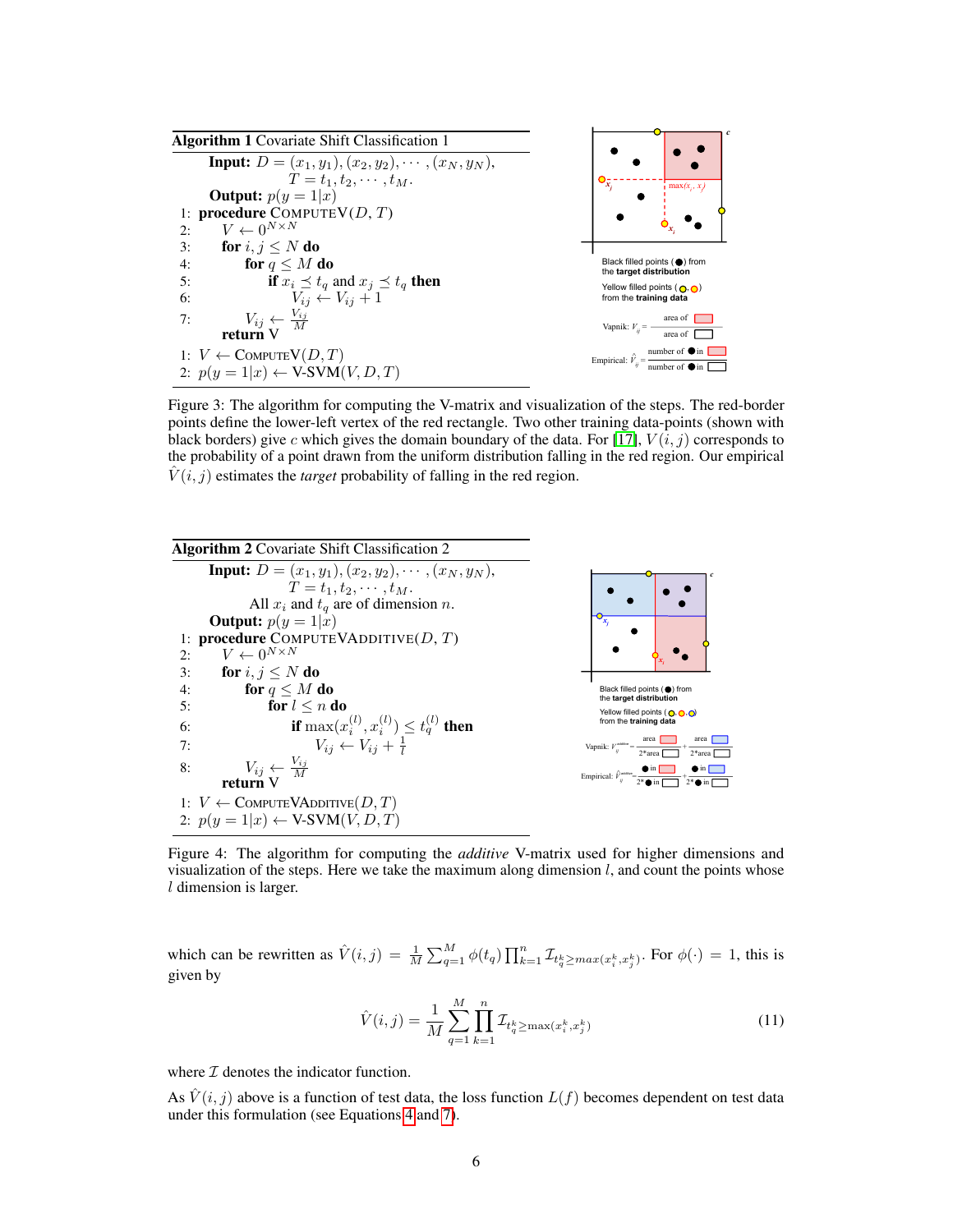In Lemma [3.1](#page-6-0) below, we show that  $\hat{V}(i, j)$  in Eq. [\(11\)](#page-5-1) is the minimum variance unbiased estimator of the *true* V .

<span id="page-6-0"></span>**Lemma 3.1.** If  $\mu^{target}(x) = \prod_{k=1}^{n} \mu_k^{target}(x^k)$  denotes the true cumulative distribution function of *the target distribution, then*  $\hat{V}(i, j)$  *in Equation [\(11\)](#page-5-1) is the minimum variance unbiased estimator (MVUE) of true*  $V^{true}(i, j)$ *, where*  $V^{true}(i, j)$  *is obtained using Lemma [2.1.](#page-3-3)* 

*Proof.* Consider a Bernoulli trial  $Z(t)$ , with

$$
Z(t) = \prod_{k=1}^{n} \mathcal{I}_{t^k \ge max(x_i^k, x_j^k)}.
$$

Therefore

$$
p(Z(t) = 1) = \prod_{k=1}^{n} \left[ 1 - \mu_k^{target}(max(x_i^{k-}, x_j^{k-})) \right].
$$

Also note from Lemma 2.1,

$$
V^{true}(i,j) = \prod_{k=1}^{n} \left[ 1 - \mu_k^{target}(max(x_i^{k-}, x_j^{k-})) \right].
$$

Hence, we have  $V^{true}(i,j) = p(Z(t) = 1)$ .  $\hat{V}(i,j)$  can be rewritten as  $\hat{V}(i,j) =$  $\frac{1}{M}\sum_{q=1}^{M} Z(t_q)$ . Therefore,  $\hat{V}(i, j)$  denotes the sample mean of the Bernoulli trial  $Z(t)$  with samples  $Z(t_1), Z(t_2), \cdots, Z(t_m)$ . We know that sample mean of a Bernoulli trial is unbiased and a sufficient statistic for  $p(Z(t) = 1)$ . Hence,  $\hat{V}(i, j)$  is the minimum variance unbiased estimator of  $p(Z(t) = 1)$  [\[2\]](#page-13-2).  $\Box$ 

Theorem [3.2](#page-6-1) stated below is about the rate of convergence of the loss calculated using empirical  $V$  to the true loss in terms of the number of target points  $M$  for  $n = 1$ .

<span id="page-6-1"></span>**Theorem 3.2.** Let 
$$
\rho^2(V) = \frac{1}{N^2} \sum_{i,j=1}^N l_i l_j V(i,j)
$$
, where  $l_i = (f(x_i) - y_i)$  and  $l_j = (f(x_j) - y_j)$   
then for  $n = 1$ ,  $|\rho^2(V^{true}) - \rho^2(\hat{V})| \le \sqrt{\frac{\log M}{M}} \sum_{i,j=1}^N \frac{|l_i l_j|}{N^2}$  with probability  $\ge 1 - \frac{2}{M^2}$ .

*Proof.* For ease of notation, we prove the theorem assuming continuous  $\mu^{target}(.)$  (check footnote<sup>[1](#page-6-2)</sup>) For convenience assume  $m_{ij} = max(x_i, x_j)$ . Further we know that

$$
V^{true}(i,j) = 1 - \mu^{target}(m_{ij}),
$$
  

$$
\hat{V}(i,j) = \frac{1}{M} \sum_{q=1}^{M} \mathcal{I}_{t_q \ge m_{ij}} = 1 - \frac{1}{M} \sum_{q=1}^{M} \mathcal{I}_{t_q < m_{ij}}
$$

We define

$$
D_{KS} \triangleq \sup x \left| \frac{1}{M} \sum_{q=1}^{M} \mathcal{I}_{t_q < x} - \mu^{target}(x) \right|
$$

 $D_{KS}$  is popularly known as Kolmogorov-Smirnov distance [\[7,](#page-13-8) [12\]](#page-13-9). Therefore, we have

$$
\left| V^{true}(i,j) - \hat{V}(i,j) \right| = \left| \frac{1}{M} \sum_{q=1}^{M} \mathcal{I}_{t_q < m_{ij}} - \mu^{target}(m_{ij}) \right|
$$
\n
$$
\leq D_{KS}
$$

<span id="page-6-2"></span><sup>&</sup>lt;sup>1</sup>For cumulative distribution functions that are not left continuous, we can replace  $\mu^{target}(x)$  by  $\mu^{target}(x^-)$ at points of discontinuity.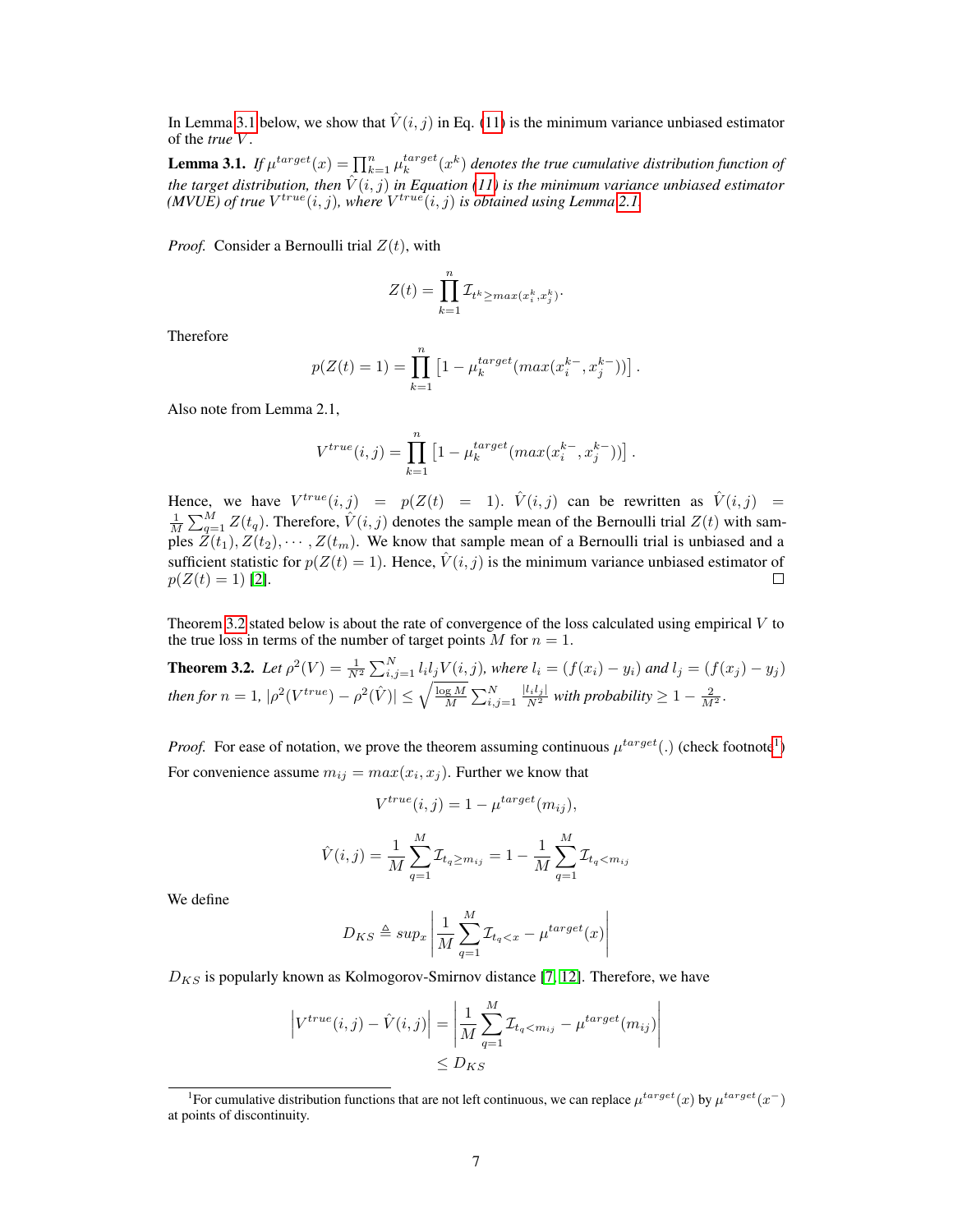$$
\left| \rho^{2}(V^{true}) - \rho^{2}(\hat{V}) \right| = \left| \frac{1}{N^{2}} \sum_{i,j=1}^{N} l_{i} l_{j} \left[ V^{true}(i,j) - \hat{V}(i,j) \right] \right|
$$
  

$$
\leq \frac{1}{N^{2}} \sum_{i,j=1}^{N} |l_{i} l_{j}| \left| V^{true}(i,j) - \hat{V}(i,j) \right|
$$
  

$$
\leq \frac{1}{N^{2}} D_{KS} \sum_{i,j=1}^{N} |l_{i} l_{j}|
$$

Now using Massart's Inequality [\[3\]](#page-13-10),  $Pr(D_{KS} > \epsilon) < 2e^{-2Me^2}$ . Therefore the statement of theorem follows by choosing  $\epsilon = \sqrt{\frac{\log M}{M}}$ .  $\Box$ 

For more dimensions, we have the following Theorem [3.3.](#page-7-0)

<span id="page-7-0"></span>**Theorem 3.3.** Given  $V^{true}$  and  $\hat{V}$ , and assuming bounded  $|l_i l_j|$  for any i and j, the lower bound on the probability that the empirical loss function is within  $\delta'$  of the true loss function for a given  $\delta > 0$ *is given by* Pr(   ρ 2 (V true) − ρ 2 (Vˆ )    <sup>≤</sup> <sup>δ</sup> 0 ) ≥ 1 − N(N + 1)e −2M δ<sup>2</sup> , *where* δ <sup>0</sup> = δ maxi,j |l<sup>i</sup> l<sup>j</sup> |*. This suggests that*  $M > c \frac{\log(N)}{\delta^2}$  with  $c > 1$  *leads to convergence in probability for any*  $\delta > 0$ *.* 

*Proof.* We first note that

$$
\left|\rho^2(V^{true}) - \rho^2(\hat{V})\right| \le \frac{1}{N^2} \sum_{i,j} |l_i l_j| \left| V^{true}(i,j) - \hat{V}(i,j) \right|.
$$
 (12)

We prove this theorem by giving a bound for  $\frac{1}{N^2} \sum_{i,j} \left| V^{true}(i,j) - \hat{V}(i,j) \right|$ . From the proof of Lemma 3.1,  $\hat{V}(i, j)$  denotes the sample mean of i.i.d. Bernoulli random variables with  $V^{true}(i, j)$ being the expected value. Hence, by the Hoeffding inequality

$$
\Pr(\left|V^{true}(i,j) - \hat{V}(i,j)\right| > \delta) < 2e^{-2M\delta^2}
$$

Now, we can use the union bound and the fact that  $|V^{true}(i,j) - \hat{V}(i,j)| = |V^{true}(j,i) - \hat{V}(j,i)|$ to get

$$
\Pr\left(\frac{1}{N^2} \sum_{i,j} \left| V^{true}(i,j) - \hat{V}(i,j) \right| \le \delta\right)
$$
  
 
$$
\ge 1 - 2\left(\frac{N(N-1)}{2} + N\right)e^{-2M\delta^2}
$$
  

$$
= 1 - N(N+1)e^{-2M\delta^2}
$$

Now letting  $\delta' = \delta \max_{i,j} |l_i l_j|$ , we use inequality [\(12\)](#page-7-1) to obtain the required result.

<span id="page-7-1"></span> $\Box$ 

#### 3.2 Algorithm

Our algorithm uses a sample from the target distribution,  $T$  to calculate the  $V$ -matrix. The worst case complexity of calculating the V-matrix is  $O(N^2M)$ . The full complexity of learning will depend on the choice of learning algorithm. We describe these algorithms for the  $V$ -matrix proposed in Eq. [\(11\)](#page-5-1) for the V-SVM learning algorithm.

This framework gives a loss function in Eq. [\(7\)](#page-3-5), so it can be easily adapted to different choices of learning models like decision tree based gradient boosting [\[4\]](#page-13-11). See the appendix for additional details on using the V-matrix framework in the context of gradient boosting.

Algorithmic Remark: In higher dimensions the  $\hat{V}$ -matrix stated in Eq. [11](#page-5-1) can be ill-conditioned.  $[17]$  suggests using an additive version of the V-matrix. The derivation this version considers the empirical CDF for each dimension separately, minimizing the sum of the  $L2$  errors (for details refer Equa-tion 55 in [\[17\]](#page-14-4)). Thus, Eq. [11](#page-5-1) instead becomes  $\hat{V}^{additive}(i,j) = \frac{1}{nM} \sum_{q=1}^{M} \sum_{k=1}^{n} \mathcal{I}_{t_q^k \geq max(x_i^k, x_j^k)}$ . This is described in Algorithm [2.](#page-5-0) We use  $\hat{V}^{additive}$  for some of our experiments on real datasets.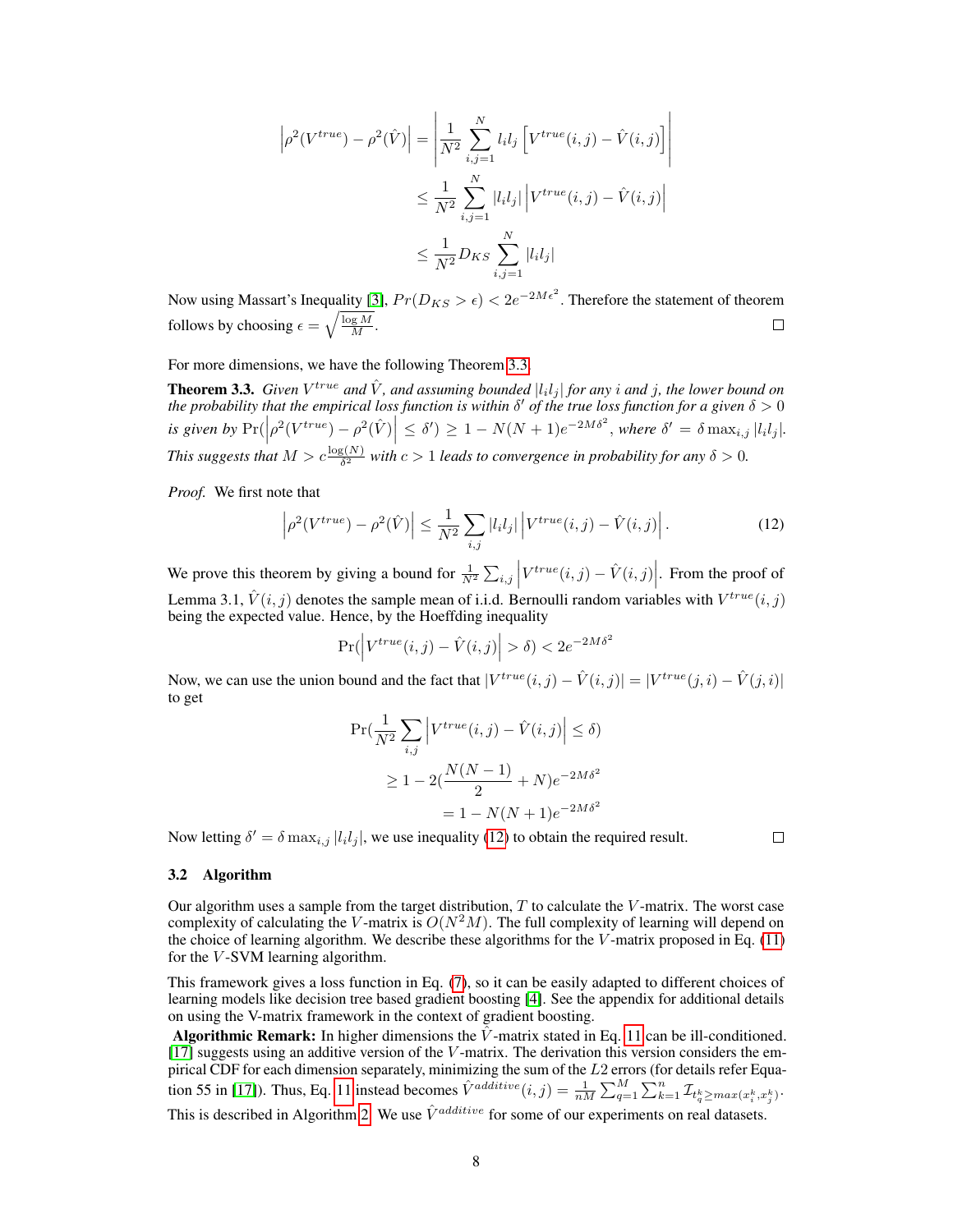<span id="page-8-2"></span><span id="page-8-1"></span><span id="page-8-0"></span>

Figure 5: (a) Robustness of methods with 200 training points. (b) Normalized L2-error in Experiment 2. (c) Normalized L2-error in Experiment 2 using a different target sample.

#### 3.3 Experiments on Synthetic Datasets

We conducted multiple experiments to show the applicability and effectiveness of the *proposed*  $\hat{V}$ -matrix given by Eq. [\(11\)](#page-5-1). In both the experiments below, a gaussian KDE with bandwidth  $h = 2.0$  is chosen for [\[11,](#page-13-0) [14,](#page-14-0) [19\]](#page-14-1). Further  $\tau = 0.5$  for [\[14\]](#page-14-0). For Huang et al. [\[5\]](#page-13-4) method,  $B = 1000, \epsilon = \frac{\sqrt{3}}{2}$  $\frac{N-1}{2}$  $\frac{N-1}{N}$ ,  $\sigma = 0.1$ , where N is the size of training set. KLIEP and uLSIF are evaluated using the matlab code on the authors' website [\[15,](#page-14-3) [6\]](#page-13-3).

The training data comprises  $\{(x_i, y_i)\}_{i=1}^N$ , where  $x_i \in [-1, 1]$  and  $y_i \in \{0, 1\}$  such that  $p(y_i =$  $1|x_i) = \frac{1}{1+e^{5x_i}}$ . The training data  ${x_i}_{i=1}^N$  is generated using distribution  $p(x) \sim$  Uniform[−1, 1] and the test data  $\{t_q\}_{q=1}^M$  is generated using distribution  $q(t) \sim$  Uniform[0, 1] with probability 0.3 and Uniform[−1, 0] with probability 0.7.

In Experiments 1 and 2 below, a SVM is used with a square rooted Gaussian kernel with kernel width = 1 and regularization coefficient  $\gamma = 0.1$ .

#### Experiment 1: Robustness

Figure [5a](#page-8-0) shows the stability of the predicted  $p(y = 1|x)$  for different methods *on a single run*.  $N = 200$  training points and  $M = 1000$  testing points were used.

We demonstrate that, like the V-matrix derived in [\[17\]](#page-14-4) (given in Example [2.2\)](#page-4-1), the proposed  $\hat{V}$ -matrix in Equation [11](#page-5-1) is stable in its prediction of conditional probability. In contrast, the predictions by unweighted  $L2$ -loss ( $V = I$ ) and the weighted  $L2$ -loss using Shimodaira et al. [\[11\]](#page-13-0), Huang et al. [\[5\]](#page-13-4), Sugiyama et al. [\[14,](#page-14-0) [15\]](#page-14-3), and Kanamori et al. [\[6\]](#page-13-3) are less smooth, indicating instability.

#### Experiment 2: Probability Prediction Error

Figure [5b](#page-8-1) compares the normalized L2-error of the predicted conditional probability function for various methods. The V-matrix framework is designed to minimize this error, so the improvement is not surprising. Our empirical V-matrix further improves this error because it takes into account the differences between the training and target distributions. Figure [5c](#page-8-2) instead calculates this V-matrix on a *different* set of 500 samples from the test distribution. Both Figures [5b](#page-8-1) and [5c](#page-8-2) are averaged over 50 trials.

*Remark:* The error curves for Sugiyama et al. [\[14\]](#page-14-0), KLIEP [\[15\]](#page-14-3), uLSIF [\[6\]](#page-13-3) and Shimodaira et al. [\[11\]](#page-13-0) methods in Figures [5b](#page-8-1) and [5c](#page-8-2) are overlapping as the mean errors are close.

## 3.4 Experiments on Real Datasets

These experiments use typical datasets from previous papers [\[5,](#page-13-4) [6\]](#page-13-3) and synthetically generated covariate shift, as is standard in [\[5,](#page-13-4) [14,](#page-14-0) [15,](#page-14-3) [6\]](#page-13-3). [\[11,](#page-13-0) [14\]](#page-14-0) represent different regularizations of the ratio of KDE densities and perform similarly, so we only show [\[11\]](#page-13-0). Further, the performance obtained for uLSIF [\[6\]](#page-13-3) and RuLSIF [\[19\]](#page-14-1) are similar, so we have only included uLSIF. Results given by [\[5\]](#page-13-4) may not be optimally tuned, as finding the best values for hyper-parameters is difficult. In all the experiments below, we normalize all feature vectors to be in  $[0, 1]^n$  (*n* is the dimension of feature vector).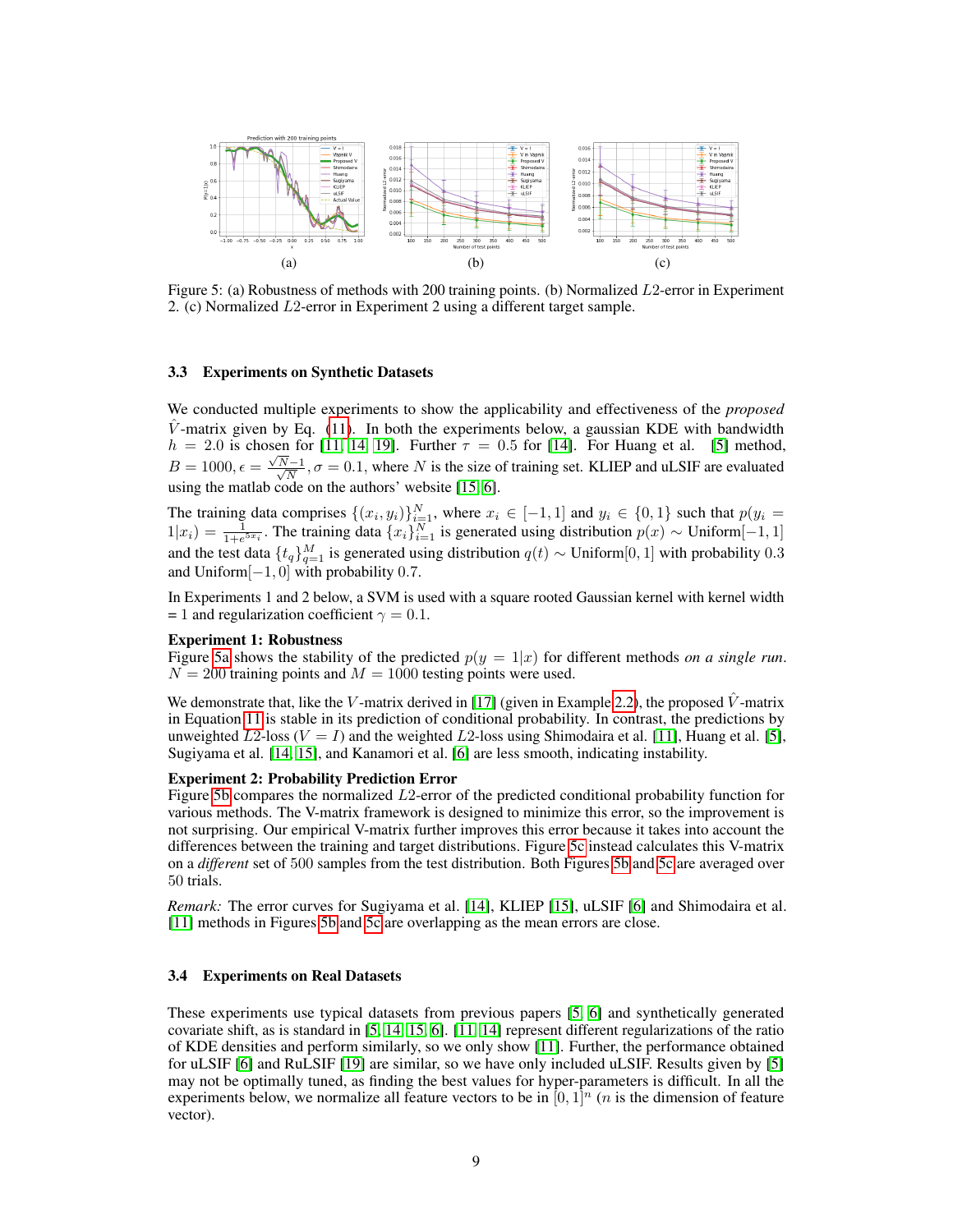### Experiment 3: Replicating [\[6\]](#page-13-3)

In this experiment, we bias the datasets by following the method used in [\[6\]](#page-13-3). We randomly choose  $c$ from 1 to n and fix it for each trial. A sample  $x_k$  is chosen randomly from the dataset and is accepted in the test (target) set with probability  $\min(1, 4(x_k^c))^2$ ). The sample  $x_k$  is removed from the dataset whether or not it was accepted into the test set. We continue until we have 500 test samples. A training set of size 100 is chosen uniformly at random from the remaining samples in the dataset. The mean performance error over 100 trials for twonorm and ringnorm datasets [\[9\]](#page-13-6) is provided in Table [1.](#page-9-0) For the ringnorm dataset, 5 features were randomly chosen in each trial for classification. We used additive version of the V-matrix when testing our method.

In Table [1,](#page-9-0) we observe a consistent good performance by our method for both the datasets, outperforming other methods on twonorm data. KLIEP and uLSIF do not improve on the twonorm data but perform the best on the ringnorm data. The cancer, diabetes and banknote datasets did not have enough samples to generate 500 test points with the biasing technique described here, so we restricted this experiment to the datasets used in [\[6\]](#page-13-3).

#### Experiment 4: Single Feature Bias

This experiment is a generalization of the one used in [\[5\]](#page-13-4). 100 training points are biased by first randomly selecting a single feature. We then decide to bias the feature up or down down. If biasing up, we increase the probability of selecting a datapoint with a feature value larger than the median by a factor of 4. If biasing down, we decrease its probability by a factor of 4. Each dataset biasing was performed 100 times. Here we use the additive version of the empirical V-matrix.

This biasing scheme is challenging for the previous methods – none are able to achieve significant improvement over the unweighted classifier for the cancer, diabetes, banknote, and ringnorm datasets. Our method improves performance in the banknote and ringnorm datasets. Further, our method is stable in that it never significantly exceeds the error of an unweighted classifier (see cancer and twonorm in Table [1\)](#page-9-0). [\[6\]](#page-13-3) occasionally performs significantly worse than an unweighted classifier.

# Experiment 5: Multiple Feature Bias

This experiment is similar to Experiment 4, except that it biases the L2 norm of the feature vector instead of a specific feature. The biasing scheme for the norm is the same as given for a single feature in Experiment 4. That is, we bias the selection of datapoints with larger than median  $L2$  norm up or down by a factor of 4. Because there is less variation between the datasets generated by this biasing method, the mean performance error is given over 50 trials. As with Experiment 4, some datasets paired with this biasing scheme are too difficult for any of the methods tested. Our method is the only method to improve significantly in the banknote and ringnorm datasets. The twonorm dataset is the only case where our method underperforms an unweighted classifier, and it does so with a large variance.

<span id="page-9-0"></span>

| <b>Experiment</b>     | <b>Dataset</b>  | <b>Our Method</b> | Shimodaira [11] | Huang [5]    | <b>KLIEP</b> [15] | uLSIF [6]    |
|-----------------------|-----------------|-------------------|-----------------|--------------|-------------------|--------------|
| Replicating [6]       | twonorm $(20)$  | 0.935(0.118)      | 1.001(0.008)    | 0.939(0.236) | 1.000(0.159)      | 1.003(0.061) |
|                       | ringnorm $(20)$ | 0.967(0.084)      | 1.000(0.002)    | 0.985(0.300) | 0.873(.244)       | 0.909(0.241) |
| Single feature bias   | cancer $(9)$    | 1.072(0.122)      | 1.029(0.111)    | 1.139(0.189) | 1.019(0.107)      | 1.779(2.444) |
|                       | diabetes $(8)$  | 0.994(0.054)      | 1.002(0.017)    | 1.059(0.080) | 1.001(0.034)      | 1.019(0.069) |
|                       | banknote (4)    | 0.951(0.242)      | 0.995(0.021)    | 1.006(0.320) | 1.015(0.250)      | 1.155(0.542) |
|                       | ringnorm $(20)$ | 0.905(0.086)      | 1.000(0.004)    | 1.396(0.164) | 1.046(0.059)      | 1.018(0.047) |
|                       | twonorm $(20)$  | 1.187(0.200)      | 0.998(0.013)    | 0.952(0.186) | 1.063(0.159)      | 1.001(0.072) |
| Multiple feature bias | cancer $(9)$    | 1.075(0.115)      | 0.938(0.736)    | 1.097(0.177) | 1.015(0.057)      | 1.370(1.813) |
|                       | diabetes $(8)$  | 1.006(0.039)      | 1.020(0.137)    | 1.039(0.082) | 0.997(0.014)      | 0.999(0.019) |
|                       | banknote (4)    | 0.919(0.216)      | 1.005(0.089)    | 1.032(0.248) | 1.008(0.110)      | 1.208(0.496) |
|                       | ringnorm $(20)$ | 0.923(0.081)      | 0.978(0.032)    | 1.334(0.124) | 1.032(0.060)      | 1.015(0.032) |
|                       | twonorm $(20)$  | 1.247(0.277)      | 0.987(0.084)    | 0.959(0.203) | 1.054(0.183)      | 0.994(0.034) |

Table 1: A comparison of mean(standard deviation) error for multiple methods on real datasets. Results are normalized so that 1.0 indicates equal performance to a unweighted classifier. We have colored cells blue if they represent an improvement over the unweighted case, and red if they perform worse or have large instability (mean  $+$  std  $> 1.2$ ). The number of input dimensions in each dataset is given in parentheses.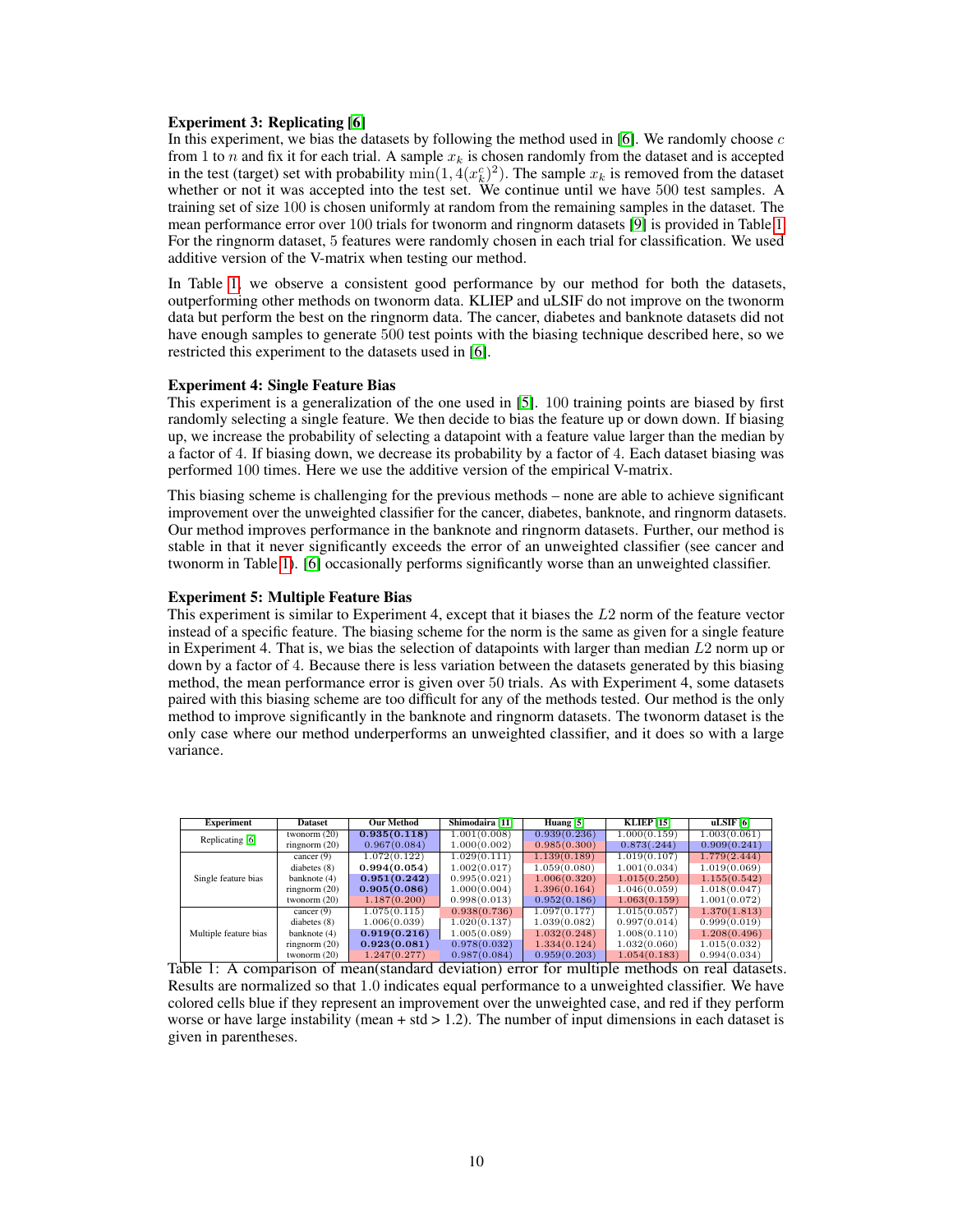# <span id="page-10-0"></span>4 Conclusion

Our method makes two important contributions towards more effective ways to handle covariate shift. First, it removes the need to tune parameters like kernel bandwidth by switching to a CDF-based framework. Second, in addition to having comparable or superior performance in classification tasks, our framework is significantly more robust in its predictions of conditional probability of labels.

Though we focused on the pairwise classification problem in this paper, our covariate shift method can also be extended to multiclassification by using one-hot encoding for labels and to regression by using the regression version of the Fredholm integral equation (see details in [\[17\]](#page-14-4) for these settings). Further, the V-matrix framework is not limited to SVMs and can be applied to other machine learning algorithms using the loss function described in Eq. [\(7\)](#page-3-5). For instance, we derive the closed form solution for the gradient boosting algorithm [\[4\]](#page-13-11), and give this loss function in the appendix. These loss functions can be minimized by standard gradient descent techniques.

A limitation is our method's inability to handle large dimensional data. While using the additive version of the V-matrix provides a fix, future work may explore forms of dimension reduction that allow the use of the original multiplicative V-matrix, which may further improve performance.

## Broader Impact

Machine learning is limited by the availability and quality of data. In many circumstances we may not have access to labeled data from our target distribution. Improving methods for covariate shift will help us extend the impact of the data we do have.

Stably predicting a conditional probability distribution has an application that has recently gained notorious prominence. In the presence of a pandemic, one may wish to predict the death-rate to calculate the expected toll on society. This translates exactly to predicting the conditional probability of dying given demographic information. Data that has been gathered often has a large sampling bias, since a persons risk profile may affect their willingness to leave home and participate in a study, and their age may affect their availability for an online survey. A stable method for covariate shift in this situation can be a critical part of ensuring officials have accurate statistics when making decisions.

One potential negative impact of the work would be if it were to be misunderstood and misused, yielding incorrect results. This is a concern in all areas of data science, so it is important that the conditions for appropriate use be well understood.

# Acknowledgments and Disclosure of Funding

This work is supported by supported by the National Science Foundation Graduate Research Fellowship under Grant No. DGE-1745301, NSF Grant No. CCF-1717884 and The Carver Mead New Adventure Fund.

# Appendix

#### Gradient Boosting with  $V$  matrix

In the gradient boosting framework introduced by Friedman [\[4\]](#page-13-11), the estimate  $\hat{y}_i$  of  $y_i$  is mathematically modeled as follows:

$$
\hat{y}_i = \sum_{k=1}^K f_k(x_i), \quad f_k \in \mathcal{F}
$$
\n(13)

where K is the number of trees, f is a function the functional space F and F is the set all possible Classification and Regression Trees (CARTs). The objective function to be optimized is given by

$$
obj = \sum_{i=1}^{n} l(y_i, \hat{y}_i) + \sum_{k=1}^{K} \Omega(f_k)
$$
\n(14)

However, in this loss function the samples  $x_i$  are assumed to be independent. In a realistic scenario, samples may not be independent, for example, the samples may be derived from different races and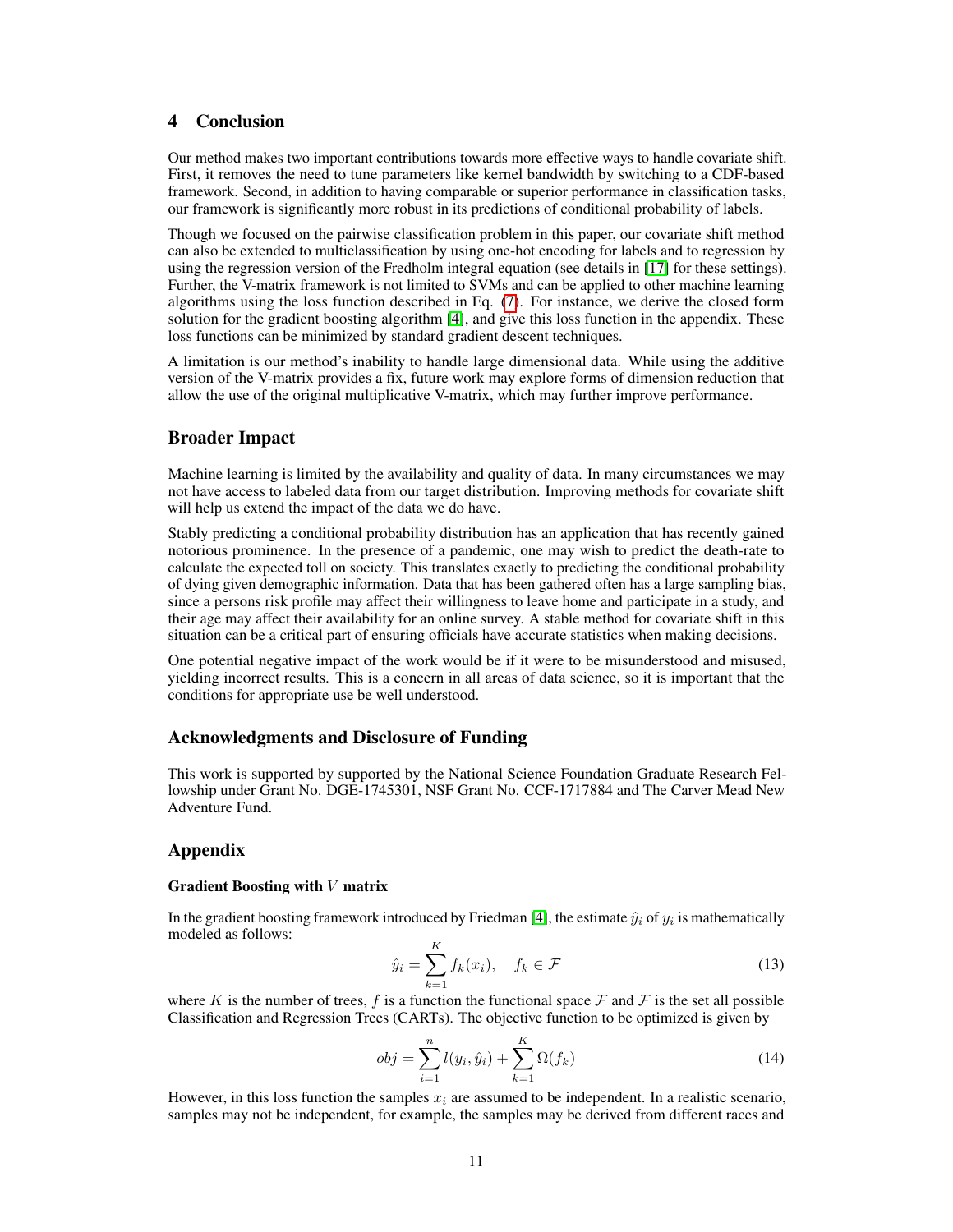genders giving rise to implicit bias in the training dataset. To encounter this, we can have a loss function that takes into account the associations between different loss function. This is tackled by using a V-matrix which also measures the distance between the sample points. Formally, the objective or loss function is given as follows:

$$
obj = \sum_{i=1}^{n} \sum_{j=1}^{n} l(y_i, y_j, \hat{y}_i, \hat{y}_j, V_{ij}) + \sum_{k=1}^{K} \Omega(f_k)
$$
\n(15)

Note we use  $V_{ij}$  to denote  $V(i, j)$  here. The proof below deals with a special case when  $l(y_i, y_j, \hat{y}_i, \hat{y}_j, V_{ij}) = (y_i - \hat{y}_i)(y_j - \hat{y}_j)V_{ij}.$ 

Proof

$$
obj = \sum_{i=1}^{n} \sum_{j=1}^{n} (y_i - \hat{y}_i)(y_j - \hat{y}_j)V_{ij} + \sum_{k=1}^{K} \Omega(f_k)
$$
 (16)

$$
\hat{y}_i^{(t)} = \sum_{k=1}^t f_k(x_i) = \hat{y}_i^{(t-1)} + f_t(x_i)
$$
\n(17)

$$
obj^{(t)} = \sum_{i,j=1}^{n} (y_i - [\hat{y}_i^{(t-1)} + f_t(x_i)])(y_j - [\hat{y}_j^{(t-1)} + f_t(x_j)])V_{ij}
$$
  
+ 
$$
\sum_{k=1}^{t} \Omega(f_k)
$$
  
=  $obj^{(t-1)} + \sum_{i,j=1}^{n} f_t(x_j)(\hat{y}_i^{(t-1)} - y_i)V_{ij} + \sum_{i,j=1}^{n} [f_t(x_i)(\hat{y}_j^{(t-1)} - y_j) + f_t(x_i)f_t(x_j)]V_{ij} + \Omega(f_t)$   
= 
$$
\sum_{i,j=1}^{n} [f_t(x_j)(\hat{y}_i^{(t-1)} - y_i) + f_t(x_i)(\hat{y}_j^{(t-1)} - y_j)]V_{ij}
$$
  
+ 
$$
\sum_{i,j=1}^{n} f_t(x_i)f_t(x_j)V_{ij} + \Omega(f_t) + constant
$$

 $f_t(x)$  and  $\Omega(f_t)$  are defined as follows:

$$
f_t(x) = w_{q(x)}, \ w \in \mathbb{R}^T, \ q: \mathbb{R}^d \to \{1, 2, \cdots, T\}.
$$
 (19)

where  $w$  is the vector of scores on leaves,  $q$  is a function assigning each data point to the corresponding leaf, and T is the number of leaves. The complexity  $\Omega(f_t)$  is given by

$$
\Omega(f_t) = \gamma T + \frac{1}{2}\lambda \sum_{j=1}^T w_j^2 \tag{20}
$$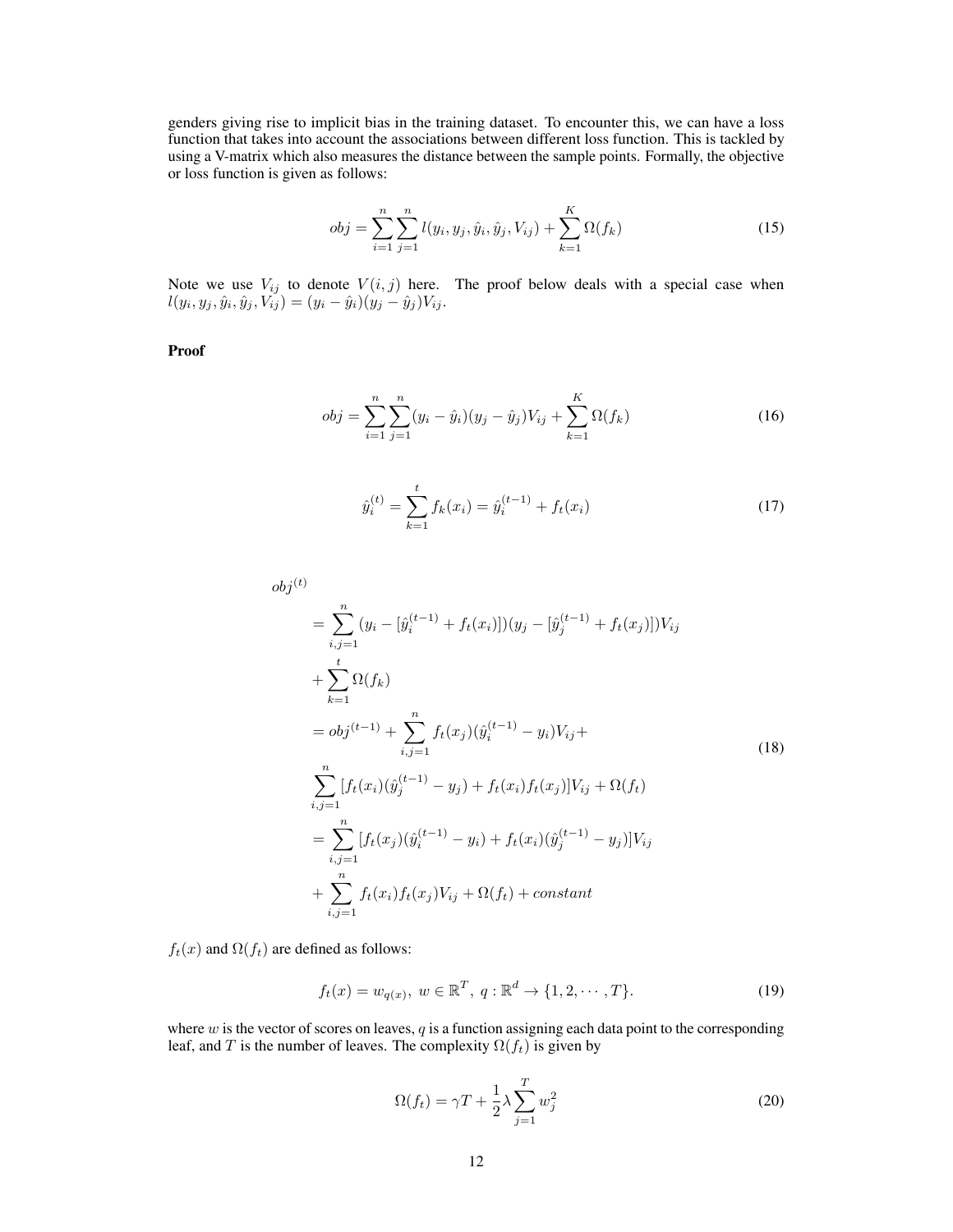Let  $g_i = \hat{y}_i^{(t-1)} - y_i$ , and  $I_j$  be the set of all  $x_i$  that belong to leaf j, i.e.  $I_j = \{i | q(x_i) = j\}$ , then

<span id="page-12-1"></span>
$$
obj^{(t)} = \sum_{i,j=1}^{n} [f_t(x_j)g_i + f_t(x_i)g_j + f_t(x_i)f_t(x_j)]V_{ij}
$$
  
+  $\Omega(f_t) + constant$   
=  $\sum_{i,j=1}^{n} [w_{q(x_j)}g_i + w_{q(x_i)}g_j + w_{q(x_i)}w_{q(x_j)}]V_{ij}$   
+  $\Omega(f_t) + constant$   
=  $\sum_{k=1}^{T} w_k [\sum_{i=1}^{n} \sum_{j \in I_k} g_i V_{ij} + \sum_{i \in I_k} \sum_{j=1}^{n} g_j V_{ij}]$   
+  $\sum_{l=1}^{T} \sum_{m=1}^{T} w_l w_m \sum_{i \in I_l} \sum_{j \in I_m} V_{ij} + \frac{1}{2} \lambda \sum_{k=1}^{T} w_k^2$   
+  $\gamma T + constant$   
=  $\sum_{k=1}^{T} w_k [A_k + B_k] + \sum_{l=1}^{T} \sum_{m=1}^{T} w_l w_m C_{lm}$   
+  $\frac{1}{2} \lambda \sum_{k=1}^{T} w_k^2 + \gamma T + constant$ 

where

$$
A_k = \sum_{i=1}^n \sum_{j \in I_k} g_i V_{ij} = \sum_{i=1}^n g_i \sum_{j \in I_k} V_{ij}
$$
 (22)

$$
B_k = \sum_{i \in I_k} \sum_{j=1}^n g_j V_{ij} = \sum_{j=1}^n g_j \sum_{i \in I_k} V_{ij}
$$
 (23)

<span id="page-12-0"></span>
$$
C_{lm} = \sum_{i \in I_l} \sum_{j \in I_m} V_{ij} \tag{24}
$$

Taking partial derivative of  $obj^{(t)}$  with respect to  $w_i$  gives us

$$
A_i + B_i + \sum_{j=1}^{T} [w_j(C_{ij} + C_{ji})] + \lambda w_i = 0 \,\forall i \in \{1, 2, \cdots, T\}.
$$
 (25)

Eq. [\(25\)](#page-12-0) can be rewritten as:

$$
Dw^* = U.\t\t(26)
$$

where  $w^*$  is the optimal  $w$ , D is a  $T \times T$  matrix with

$$
D_{ij} = C_{ij} + C_{ji}, \ j \neq i
$$

$$
D_{ii} = 2C_{ii} + \lambda.
$$

or in other words

 $D = C + C^T + \lambda I, I: identity matrix$ 

Also note that  $D^T = D$ . U is a  $T \times 1$  vector with

$$
U_i = -(A_i + B_i).
$$

If  $D$  is invertible, then

$$
w^* = D^{-1}U.\t\t(27)
$$

The  $obj^{(t)}$  function from Eq. [\(21\)](#page-12-1) can be rewritten as:

$$
obj^{(t)} = -w^{T}U + w^{T}C^{T}w + \frac{1}{2}\lambda w^{T}w.
$$
\n(28)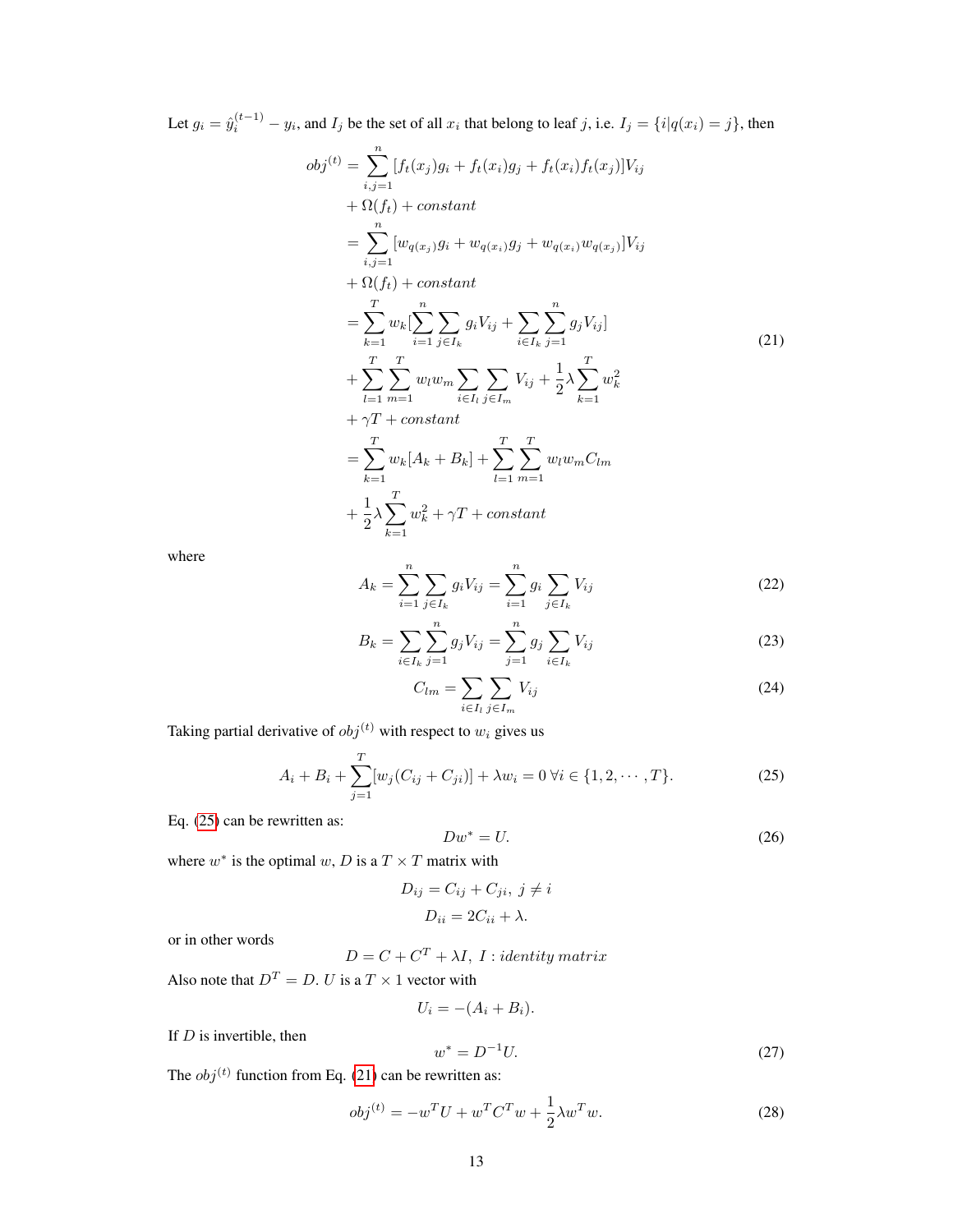For  $w = w^*$ ,  $obj^{(t)}$  denoted by  $obj^*$  is given by:

<span id="page-13-12"></span>
$$
obj^* = -U^T (D^{-1})^T U + U^T (D^{-1})^T C^T D^{-1} U
$$
  
+  $\frac{1}{2} \lambda U^T (D^{-1})^T D^{-1} U + \gamma T + constant$   
=  $-U^T (D^T)^{-1} U + U^T (D^T)^{-1} C^T D^{-1} U$   
+  $\frac{1}{2} \lambda U^T (D^T)^{-1} D^{-1} U + \gamma T + constant$   
=  $-U^T D^{-1} U + U^T D^{-1} C^T D^{-1} U$   
+  $\frac{1}{2} \lambda U^T D^{-1} D^{-1} U + \gamma T + constant$  (29)

<span id="page-13-13"></span>When  $V_{ij} = V_{ji}$ ,  $obj^*$  in Eq. [\(29\)](#page-13-12) above can be further simplified. Note that, here  $C^T = C$  which implies

<span id="page-13-14"></span>
$$
C^T = \frac{1}{2}[D - \lambda I].
$$
\n(30)

Plugging  $C^T$  from [\(30\)](#page-13-13) above in Eq. [\(29\)](#page-13-12), we get

$$
obj^* = -\frac{1}{2}U^T D^{-1}U + \gamma T + constant.
$$
\n(31)

Eqs. [\(29\)](#page-13-12) and [\(31\)](#page-13-14) provide a metric to evaluate the goodness of the  $t$ -th tree in the gradient boosting algorithm.

**Note:**  $V_{ij} = V_{ji}$  also implies that  $A = B$ .

# References

- <span id="page-13-7"></span>[1] Cortes, C. and Vapnik, V. Support-vector networks. Machine Learning, 20(3):273–297, Sep 1995. ISSN 1573- 0565. doi: 10.1007/BF00994018.
- <span id="page-13-2"></span>[2] Duda, R. O. and Hart, P. E. Pattern Classification and Scene Analysis. John Willey & Sons, New York, 1973.
- <span id="page-13-10"></span>[3] Dudley, R. M. Uniform Central Limit Theorems. Cambridge Studies in Advanced Mathematics. Cambridge University Press, 2 edition, 2014. doi: 10.1017/ CBO9781139014830.
- <span id="page-13-11"></span>[4] Friedman, J. H. Greedy function approximation: A gradient boosting machine. Ann. Math. Statist., (5):1189–1232, 10 2001. doi: 10.1214/aos/1013203451.
- <span id="page-13-4"></span>[5] Huang, J., Gretton, A., Borgwardt, K., Schölkopf, B., and Smola, A. J. Correcting sample selection bias by unlabeled data. In Advances in neural information processing systems, pp. 601–608, 2007.
- <span id="page-13-3"></span>[6] Kanamori, T. Hido, S. and Sugiyama, M. A Least-Squares Approach to Direct Importance Estimation. J. Mach. Learn. Res. 10 (12/1/2009), 1391–1445.
- <span id="page-13-8"></span>[7] Kolmogorov, A. N. Sulla determinazione empirica di una legge di distribuzione. Giornale dell'Istituto Italiano degli Attuari, 4:83–91, 1933.
- <span id="page-13-5"></span>[8] Lie, A. and Ziebart, B. D. Robust Classification Under Sample Selection Bias. Advances in Neural Information Processing Systems, 27: 37–45, 2014.
- <span id="page-13-6"></span>[9] Rätsch, G., Onoda, T. and Müller, K. R. Soft margins for adaboost. Machine Learning, 42(3):287–320, 2001.
- <span id="page-13-1"></span>[10] Rubinstein, R. Y. and Kroese, D. P. Simulation and the Monte Carlo method (Vol. 707). Wiley, John Sons, 2011.
- <span id="page-13-0"></span>[11] Shimodaira, H. Improving predictive inference under covariate shift by weighting the loglikelihood function. Journal of Statistical Planning and Inference, 90:227–244, 10 2000. doi: 10.1016/S0378-3758(00)00115-4.
- <span id="page-13-9"></span>[12] Smirnov, N. Table for estimating the goodness of fit of empirical distributions. Ann. Math. Statist., (2):279–281, 06 1948. doi: 10.1214/aoms/1177730256.